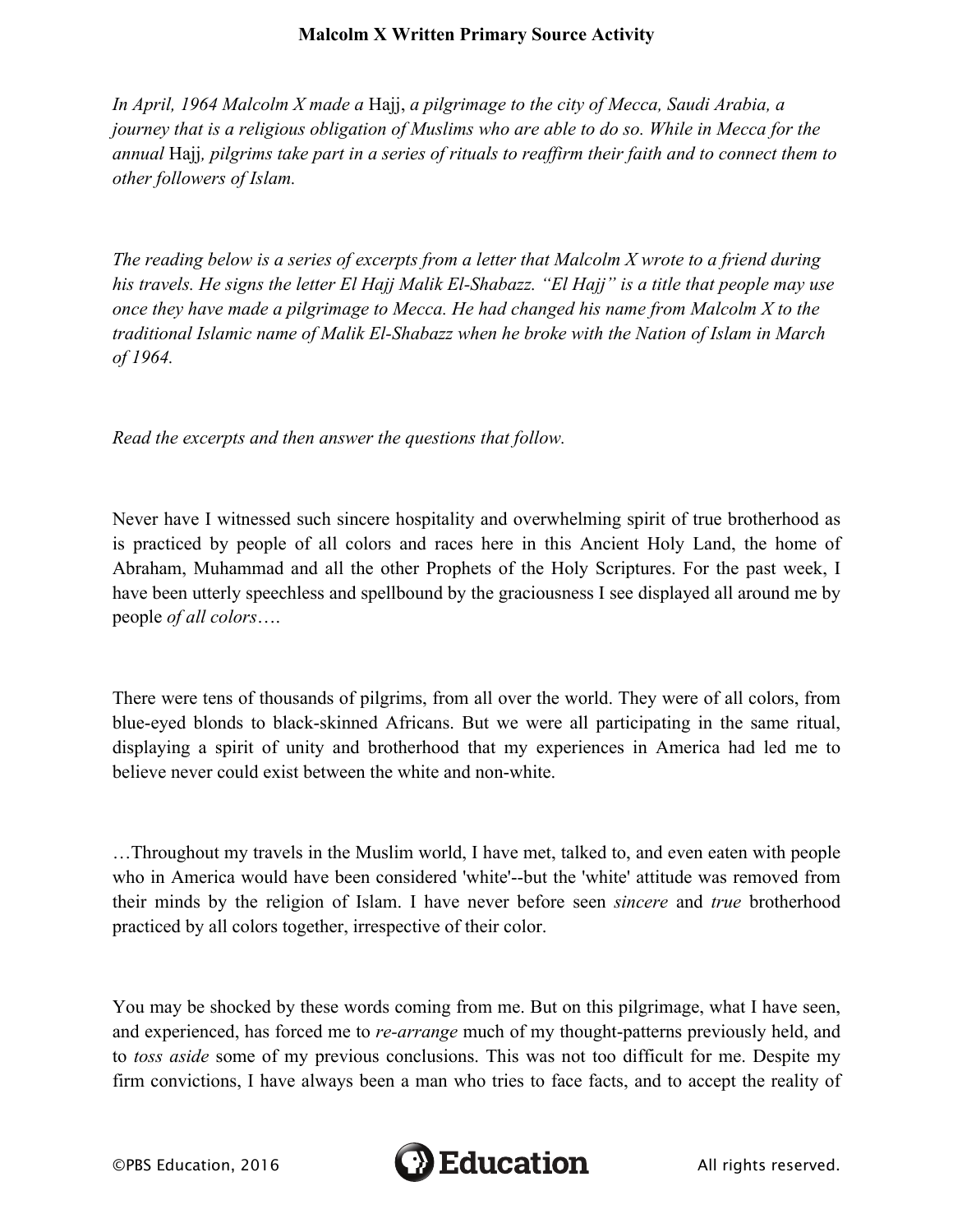life as new experience and new knowledge unfolds it. I have always kept an open mind, which is necessary to the flexibility that must go hand in hand with every form of intelligent search for truth.

During the past eleven days here in the Muslim world, I have eaten from the same plate, drunk from the same glass, and slept in the same bed (or on the same rug)--while praying to the *same* God--with fellow Muslims, whose eyes were the bluest of blue, whose hair was the blondest of blond, and whose skin was the whitest of white. And in the *words* and in the *actions* in the *deeds* of the 'white' Muslims, I felt the same sincerity that I felt among the black African Muslims of Nigeria, Sudan, and Ghana.

We were *truly* all the same (brothers)--because their belief in one God had removed the white from their *minds*, the white from their *behavior*, and the white from their *attitude*….I could see from this, that perhaps if white Americans could accept the Oneness of God, then perhaps, too, they could accept in *reality* the Oneness of Man--and cease to measure, and hinder, and harm others in terms of their 'differences' in color….

…Never have I been so highly honored. Never have I been made to feel more humble and unworthy. Who would believe the blessings that have been heaped upon an *American Negro*? A few nights ago, a man who would be called in America a 'white' man, a United Nations diplomat, an ambassador, a companion of kings, gave me *his* hotel suite, *his* bed. ... Never would I have even thought of dreaming that I would ever be a recipient of such honors--honors that in America would be bestowed upon a King--not a Negro.

Sincerely,

El-Hajj Malik El-Shabazz (Malcolm X)

1. Malcolm X twice mentions that he has eaten with white people in Mecca. Why do you think the act of sharing a meal with people different from himself was so notable to Malcolm X?